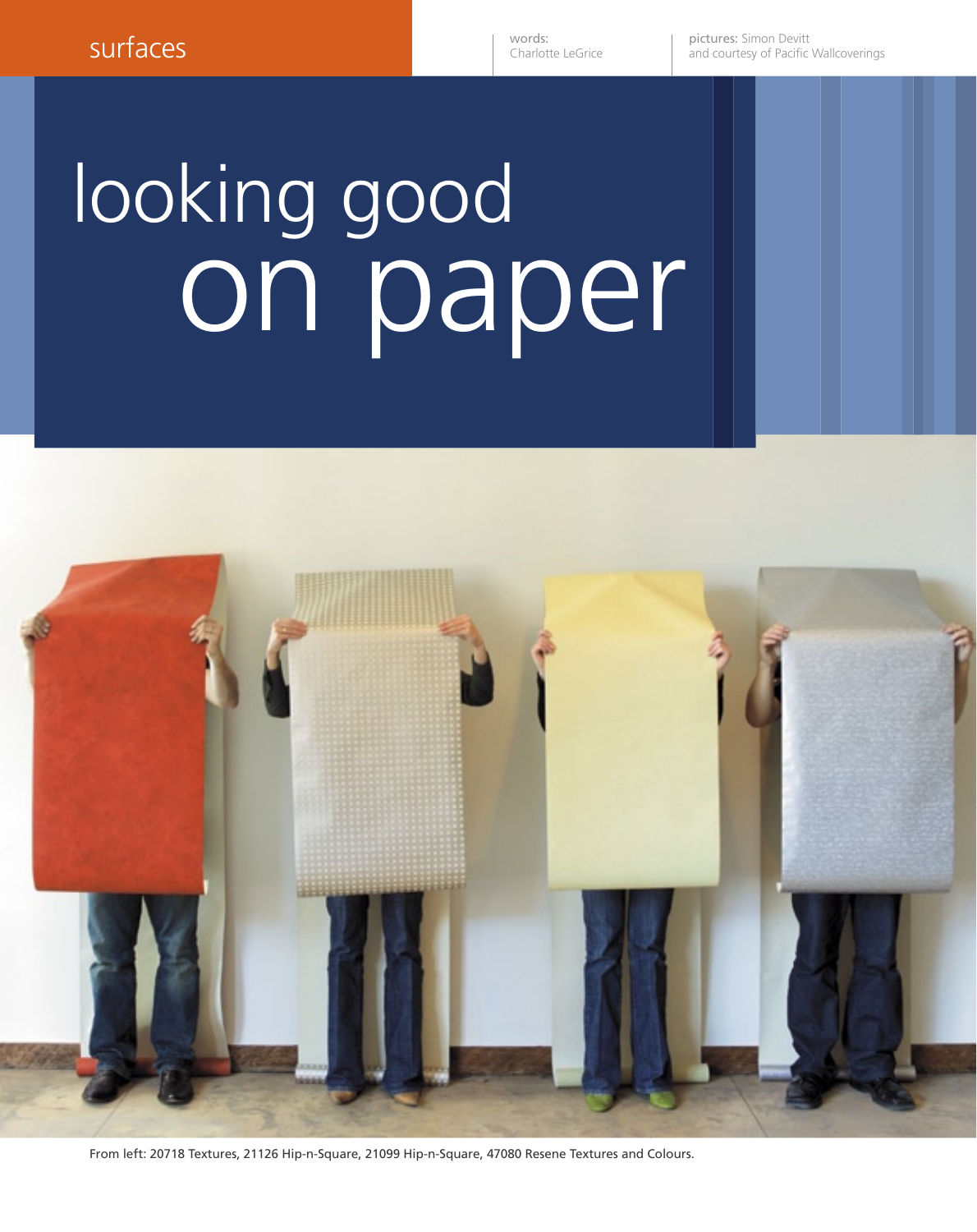

## Forget your memories of that ancient wallpaper at Grandma's house – wallpaper is a hugely underestimated finish when it comes to decorating your own home.

"Wallpaper is an option that's back in fashion, with so many contemporary choices available," says Shelley-Maree Cassidy, of Pacific Wallcoverings. "When decorating, you need to think of your walls as a blank canvas. To this, wallpaper can add an aesthetic element, with the different textures, patterns and sheens available. It can also provide a cosmetic remedy by concealing imperfections in walls, and works very well alongside painted surfaces."

When deciding on wallpaper, consider:

- > Where are you going to be papering? Are you doing a number of rooms, one room, or even just one particular wall? Think about colours, and collect your favourite paint colours, flooring and fabric swatches for matching. Also think about lighting – do the walls need to lighten an otherwise dark space or can you afford to go for a darker colour?
- > Measure the length and width of the room, and the ceiling height, and have some idea of the size of light fittings, windows and cupboards, so your Resene ColorShop staff can help you estimate how much wallpaper you need. Remember, all wallpapers on the market come in 52cmwide or 53cm-wide, 10m-long rolls.
- > Don't be afraid to ask for help in the shop. Get the salesperson to show you the wallpaper catalogues, how they are set out, and what the different ranges are.
- > Borrow wallpaper books to take home. Make sure that you look at them in the day and at night, using different light sources.
- > Find out how the paper will need to be matched at the seams. You will need more of any paper needing careful matching.
- > It is a good idea to purchase one more roll of wallpaper than you think you'll need, just in case.
- > Find out the store's policy on returns. It may give you comfort to know that an extra roll can be returned.
- > Make sure all your paper is from the same batch, as variations between batches can lead to differences between rolls of paper.
- > Check you have all the other materials you'll need for hanging your wallpaper, before you start.

Ask your Resene ColorShop staff for a copy of the DIY info sheet On the Roll, or view it online at **www.resene.co.nz.**

Resene ColorShops carry an extensive range of Pacific Wallcoverings' papers, including textural and metallic styles.

Left (clockwise from top): 47081 Resene Textures and Colours, 21150 Hip-n-Square, AS 80006 Ashanti, 47073 Resene Textures and Colours, 47074 Resene Textures and Colours, 47078 Resene Textures and Colours.

Above: 1546-13 Living Walls Dots and More.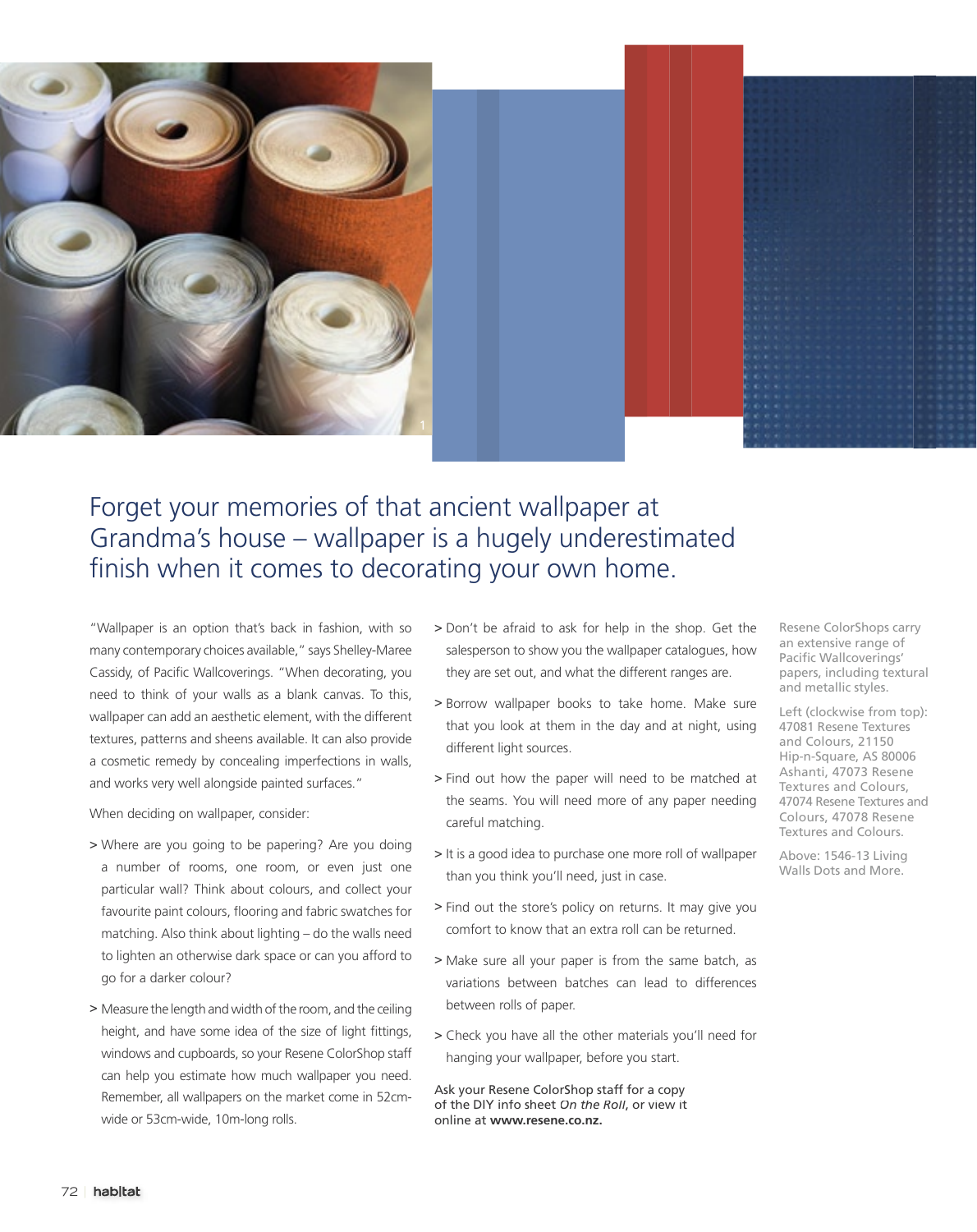

## tips for hanging wallpaper

Contrary to popular belief, wallpaper is actually easy to hang if you are well prepared and follow the manufacturer's instructions for the type of paper you are using. If you also keep the following tips in mind, you can't go wrong:

- > Equipment: The tools you need will depend on the type of paper you've chosen. Basic equipment includes: a paint roller or brushes, scissors and a knife with a sharp blade, sponges, a ruler, a wallpaper water trough, a smoothing brush, the right adhesive, primer for the wall depending on the wall material, a plumb line, a ladder, a bucket and a drop cloth.
- > Surface preparation: This is the MOST important part of hanging wallpaper. If you spend time preparing the wall, then the job will be much easier and last well. The surface must be clean, dusted, dry and sound, and wellsized so that the wallpaper is easy to position and sticks properly. Different walls need different preparations, so ask your Resene ColorShop staff and read the manufacturer's instructions.
- > Work out how you will hang the wallpaper before you begin: Start at, and work away from, the main source of natural light and plan to finish in the most inconspicuous corner – usually behind the door.
- > Make a plumb line: A plumb line will ensure that even if your ceilings or floors are not level, the wallpaper will

still be straight. Measure from the corner of the room to the width of the paper, less 15mm. Then, secure the plumb line at the nighest point of the wall with a drawing pin. Always hang your first strip of paper next to a plumb line and back into the corner, so that the extra 15mm wraps around onto the adjoining wall.

- > Cut your paper: Measure from the skirting to the ceiling, allowing 5cm at the top and bottom for trimming. Remember to measure according to the directions on the roll if you're allowing for a pattern match.
- > Pasting your paper: Most locally-made wallpapers are pre-pasted. Just cut the paper to the required length, roll it up loosely from the bottom with the pattern on the inside, and place it into the water trough for 15 seconds. Pull the length slowly out of the trough and place onto the wall, leaving it a further three minutes before final positioning. For papers that aren't pre-pasted, apply the recommended paste to two-thirds of the paper, then fold the top of the strip down, so that paste rests against paste. Then paste the rest of the paper and fold it so that again, paste rests against paste. Make sure the folds don't crease. Roll the folded wallpaper loosely and let it rest for 10-25 minutes, or the length of time specified in your instructions. Note that some imported papers require the wall, not the paper, to be pasted – just follow the instructions on the roll.
- > Hanging: Step up to the ceiling with your pasted wallpaper and unfold the top portion. Press against the wall, leaving 5cm for trimming along the ceiling line.

**To make a plumb line:** Cut a length of string approximately two thirds the height of your wall. Tie a small weighted object to the bottom, so that the string will hang straight when attached to the wall.

Left: 1459-63 Living Walls Dots and More.

Above (from left): 47074 Resene Textures and Colours, 21150 Hip-n-Square, 47080 Resene Textures and Colours, 21145 Hip-n-Square, 21126 Hip-n-Square, AS80003 Ashanti, 47073 Resene Textures and Colours, AS80006 Ashanti, 47078 Resene Textures and Colours, 20718 Textures, 21099 Hip-n-Square.